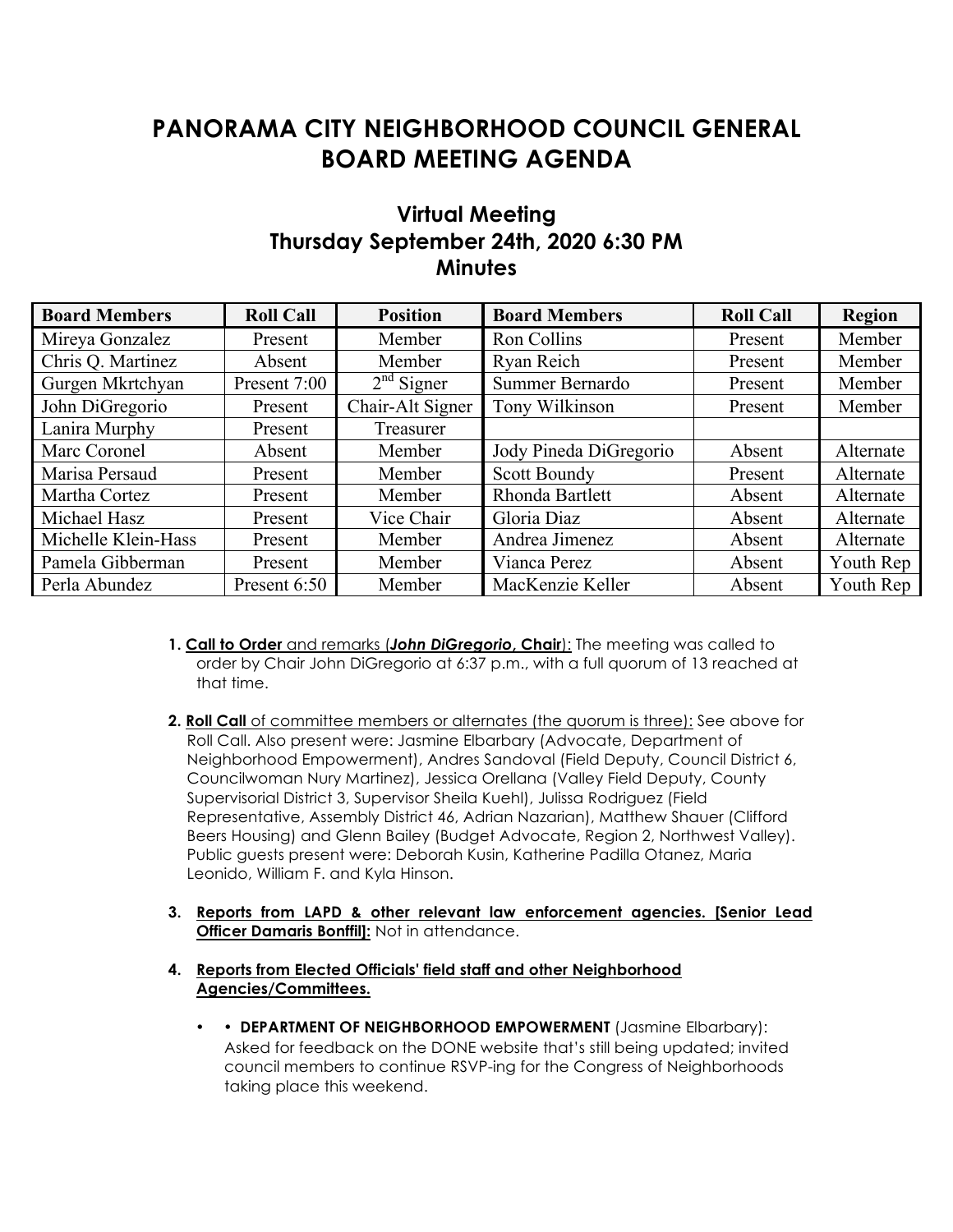- • **CALIFORNIA CONGRESSIONAL DISTRICT 29:** Not in attendance.
- • LOS ANGELES CITY COUNCIL DISTRICT 6 (Andres Sandoval): Please report your sanitation needs to either 311, or the council office, and report any street lighting needs to Andres. John will add to Monday's agenda plans for a discussion about cleaning up public parks in the wake of last week's fire. (Andres asked to be cc'd, if the city council president is contacted.) John also earmarked discussions about the homeless issue and the parking issue for separate, individual meetings.
- • **LOS ANGELES CITY MAYOR'S OFFICE** (Caroline Menjivar): Not in attendance.
- • **LOS ANGELES UNIFIED SCHOOL DISTRICT, DISTRICT 6** (Kelly Gonez): Not in attendance.
- • **LOS ANGELES COUNTY SUPERVISORIAL DISTRICT 3** (Jessica Orellana): Updates on voting and food distribution. Contact Jessica regarding any locations that would like to become a voting center and she will communicate with them about a contract.
- • **CALIFORNIA ASSEMBLY DISTRICT 46** (Julissa Rodriguez): Contact Julissa with concerns or requests about specific properties or encampments. Also contact her with ideas regarding workshops for the district office and she'll try to accommodate requests.
- • **CALIFORNIA SENATE DISTRICT 18** (Eveline Bravo-Ayala): Not in attendance.
- • **NEIGHBORHOOD COUNCIL BUDGET ADVOCATES** (John DiGregorio & Lanira Murphy): John reported postponement of the Town Hall meeting.
- • **RECREATION AND PARKS** (Oscar Cardenas): Not in attendance.
- **• PANORAMA CITY CHAMBER OF COMMERCE** (Alberto Martinez): Not in attendance.
- **5. Public Comment and General Announcements:** Katherine Padilla Otanez: Final Environmental Impact Report for Metro East Valley (Now called the Valley Light Rail Project) to be released on October 6. Maria Leonido: Neighborhood Housing Services of LA County providing assistance for homeowners. Deborah Kusin: New poling place at 201 Roscoe Blvd. (John asked her to e-mail information to share on social media.) Adriana De La Cruz: Congress of Neighborhoods this Saturday is open to anyone. Marisa Persaud: Contact her to participate in a native plant garden in Panorama Recreation Center. Perla Abundez: PCNC meeting Tuesday, September 29, is open to everyone: 1:30-3:00 via Zoom.
- **6. Discussion and possible action on approving up to \$1500 for a PCNC Minute/Note taker to assist in producing monthly documents. This would include minutes, BACs and other ad-hoc requests. No vendor has been identified at this time, but we would like to have in place for October.:** Discussion on the issue. Tony Wilkinson moved to try Elspeth Weingarten as minute taker for up to \$1,500 worth of work. Perla seconded. MOTION PASSED BY ACCLAMATION. Roll Call vote with 15 yes and no abstentions.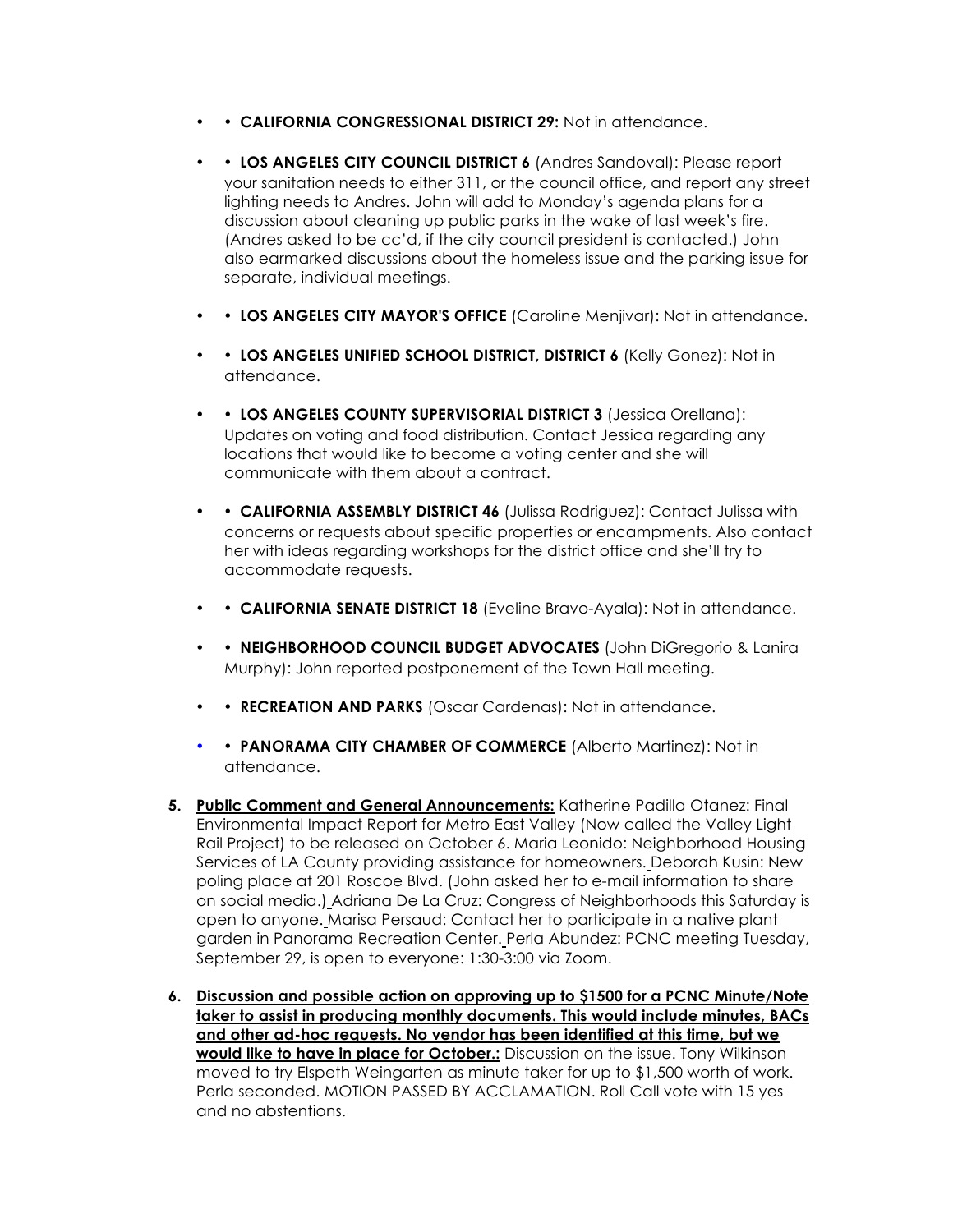- **7. Discussion and possible action on nominating and electing a new Board Secretary. Should any current Executive Committee wish change seats, or stepdown at this time, nominations and elections will be held to fill those vacancies as well.:** Perla nominated herself as Secretary. John seconded. MOTION PASSED BY ACCLAMATION.
- **8. Update and Discussion from Corozon del Valle on community projects. (Matthew Shauer):** Update and discussion on the affordable housing project.
- **9. Update and brief discussion ICON Panorama retail and housing project at the former Montgomery Ward site, which has been tied up in litigation.:** John determined this to be a standing item to be discussed in Land Use.
- **10. Discussion and possible action for approval of any financial statements, Monthly Expenditure Reports (MER's), or other ongoing monthly financial documents prepared by the Treasurer of Finance Chair which have not yet been approved by the Board. a. Treasure/ Finance Chair to provide details. This item does not cover special or annual financial documents. b. To include April, June, July and August MERs.:** John moved to approve the MERs for April, June, July and August. Summer seconded. MOTION PASSED BY ACCLAMATION. Roll Call vote with 15 yes and no abstentions.
- **11. Discussion and possible action to approve the Board meeting's minutes for the last Board meeting and any other prior meetings not yet approved.:** Item postponed by John.
- **12. Discussion and possible action to appoint any interested qualified stakeholders to any appropriate vacant board seats including Youth Representatives.:** No volunteers at this time.
- **13. Discussion, nomination, and selection of Committees to include adding new Committee Chairs or new members to each committee. Also includes 2-minute report form each committee. The current committees are listed below.:** -Commerce: Perla reported that the committee did not meet this month, but will meet next month.

-Finance: Gurgen reported that the committee does paperwork to judge what services and funding are needed for the community.

-Land Use: Tony reported that the committee will meet early October to discuss the liquor license for a small restaurant and will have the information in time for the next board meeting.

-Outreach and City Life: John reported that the committee will have a meeting on Tuesday at 7:00 to discuss the community garden (moved from Monday, for Yom Kippur).

-Rules: Tony volunteered to be Chair of the Rules Committee. John seconded the nomination. MOTION PASSED BY ACCLAMATION. At John's request, Tony agreed to call a meeting in October.